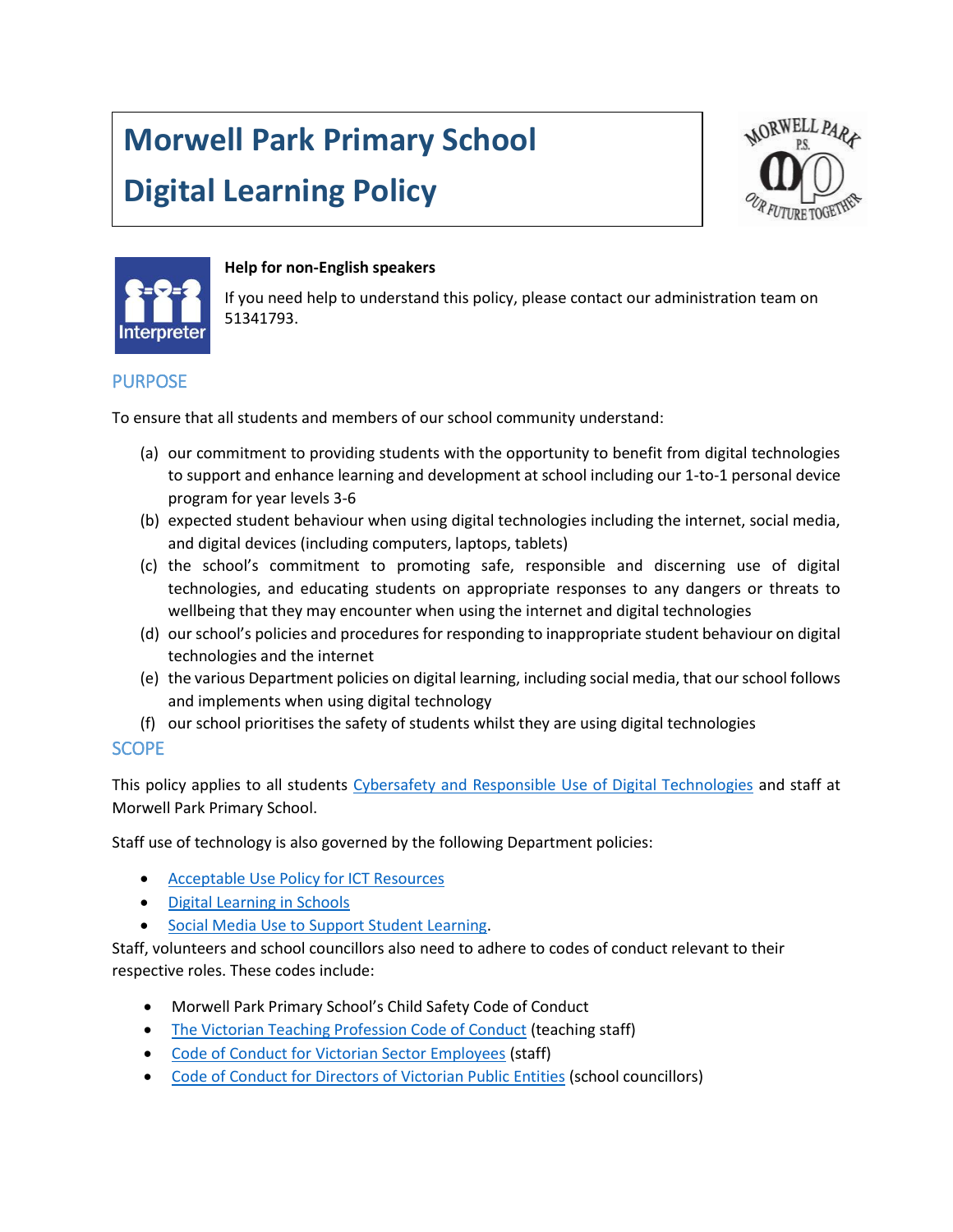## **DEFINITIONS**

For the purpose of this policy, "digital technologies" are defined as digital devices, tools, applications and systems that students and teachers use for learning and teaching; this includes Department-provided software and locally sourced devices, tools and systems.

# **POLICY**

#### Vision for digital learning at our school

The use of digital technologies is a mandated component of the Victorian Curriculum F-10.

Safe and appropriate use of digital technologies, including the internet, apps, computers and tablets, can provide students with rich opportunities to support learning and development in a range of ways.

Through increased access to digital technologies, students can benefit from learning that is interactive, collaborative, personalised, engaging and transformative. Digital technologies enable our students to interact with and create high quality content, resources and tools. It also enables personalised learning tailored to students' particular needs and interests and transforms assessment, reporting and feedback, driving new forms of collaboration and communication.

Morwell Park Primary School believes that the use of digital technologies at school allows the development of valuable skills and knowledge and prepares students to thrive in our globalised and interconnected world. Our school's vision is to empower students to use digital technologies safely and appropriately to realise their personal best and fully equip them to contribute positively to society as happy, healthy young adults.

#### Safe and appropriate use of digital technologies

Digital technologies, if not used appropriately, may present risks to users' safety or wellbeing. At Morwell Park Primary School, we are committed to educating all students to use digital technologies safely, equipping students with the skills and knowledge to navigate the digital world.

At Morwell Park Primary School, we:

- use online sites Apps and digital tools such as coding and robotics that support students' learning, and focus our use of digital technologies on being learning-centred
- use digital technologies in the classroom for a specific purpose with targeted educational or developmental aims
- supervise and support students using digital technologies for their schoolwork and sharing their learning on SeeSaw
- effectively and responsively address any issues or incidents that have the potential to impact on the wellbeing of our students
- have programs in place to educate our students to be safe, responsible and discerning users of digital technologies, including social and communication platforms
- educate our students about digital issues such as privacy, intellectual property and copyright, and the importance of maintaining their own privacy and security online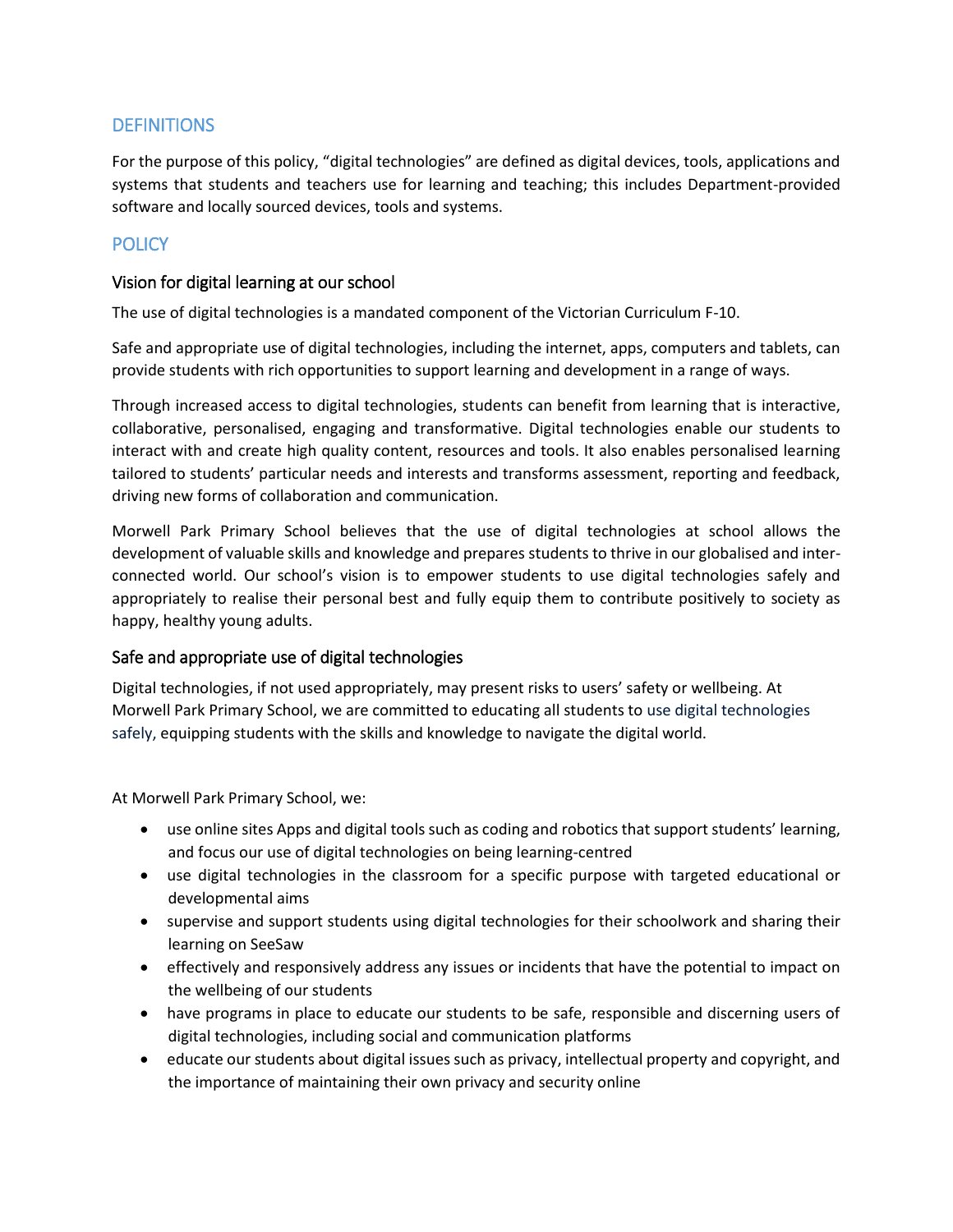- actively educate and remind students of our *Student Engagement* policy that outlines our School's values and expected student behaviour, including online behaviours
- use clear protocols and procedures to protect students working in online spaces, which includes reviewing the safety and appropriateness of online tools and communities and removing offensive content at the earliest opportunity
- educate our students on appropriate responses to any dangers or threats to wellbeing that they may encounter when using the internet and other digital technologies
- provide a filtered internet service at school to block access to inappropriate content
- refer suspected illegal online acts to the relevant law enforcement authority for investigation
- support and collaborate with parents and carers to understand the safe and responsible use of digital technologies and the strategies that can be implemented at home through regular updates in our newsletter, information sheets, website/school portal and information sessions.

Distribution of school owned devices to students and personal student use of digital technologies at school will only be permitted in line with our Student Engagement policy that outlines our School's values and expected student behaviour, including online behaviours.

It is the responsibility of all students to protect their own password and not divulge it to another person. If a student or staff member knows or suspects an account has been used by another person, the account holder must notify their classroom teacher immediately.

All messages created, sent or retrieved on the school's network are the property of the school. The school reserves the right to access and monitor all messages and files on the computer system, as necessary and appropriate. Communications including text and images may be required to be disclosed to law enforcement and other third parties without the consent of the sender.

Information on supervision arrangements for students engaging in digital learning activities is available in our Yard Duty and Supervision Policy.

#### Social media use

Our school follows the Department's policy on [Social Media Use to Support Learning](https://www2.education.vic.gov.au/pal/social-media/policy) to ensure social media is used safely and appropriately in student learning and to ensure appropriate parent notification occurs or, where required, consent is sought. Where the student activity is visible to the public, it requires consent.

In accordance with the Department's policy on social media, staff will not 'friend' or 'follow' a student on a personal social media account, or accept a 'friend' request from a student using a personal social media account unless it is objectively appropriate, for example where the student is also a family member of the staff.

If a staff member of our school becomes aware that a student at the school is 'following' them on a personal social media account, Department policy requires the staff member to ask the student to 'unfollow' them, and to notify the school and/or parent or carer if the student does not do so.